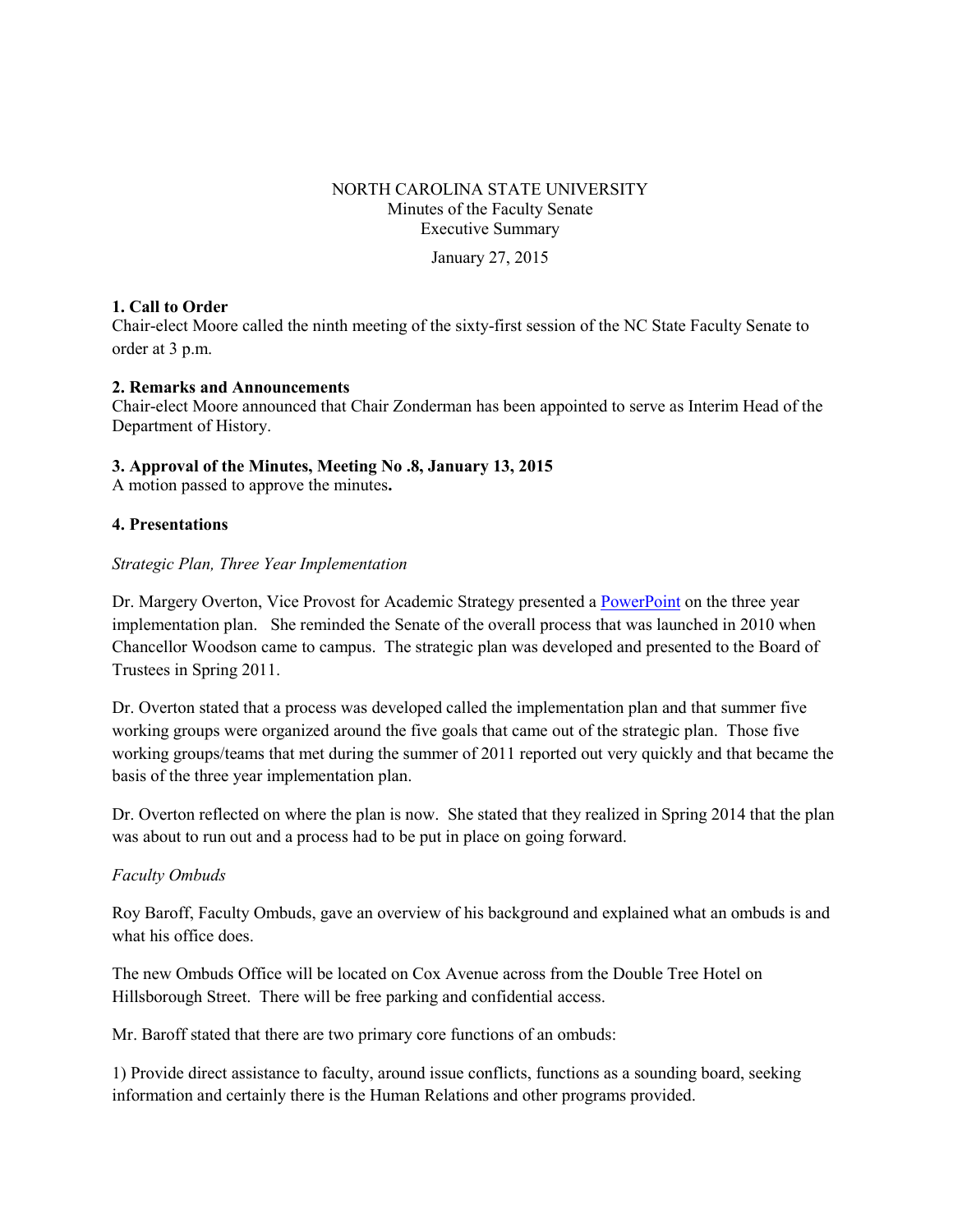2) The second role is to pay attention to trends and issues that might come to him in the aggregate and be able to report up the chain, to be able to report to the Chancellor or Provost Office his concerns about policy or procedure of the university. He stated that the ombuds compliments the existing formal structure and it is an alternative to the structure.

Mr. Baroff stated that the initial plan is for him to work 10 hours per week. He has been meeting with faculty, staff, and administrators to better understand the university, the issues and concerns that faculty already have, primarily to build an infrastructure. He is currently working on a website and brochure that will lay out the framework for the office. There will be numerous ways to contact him.

### **5. New Business**

Chair-elect Moore reported that elections will be discussed at the next Senate meeting. In addition to electing senators, a Secretary of the Senate will be elected, and that person will be elected from the Faculty Senate body.

Senator Banks voiced his displeasure of the firing of UNC System President Ross. He feels that the faculty should somehow make the Board of Governors aware of their thoughts on this issue.

Chair Elect Moore stated that the issue will be discussed at the Executive Committee meeting on Thursday to see where the Senate will go from here.

Several Senators voiced their displeasure and offered opinions of what they think needs to happen.

### **6. Adjourn**

A motion passed to adjourn at 4:20 p.m.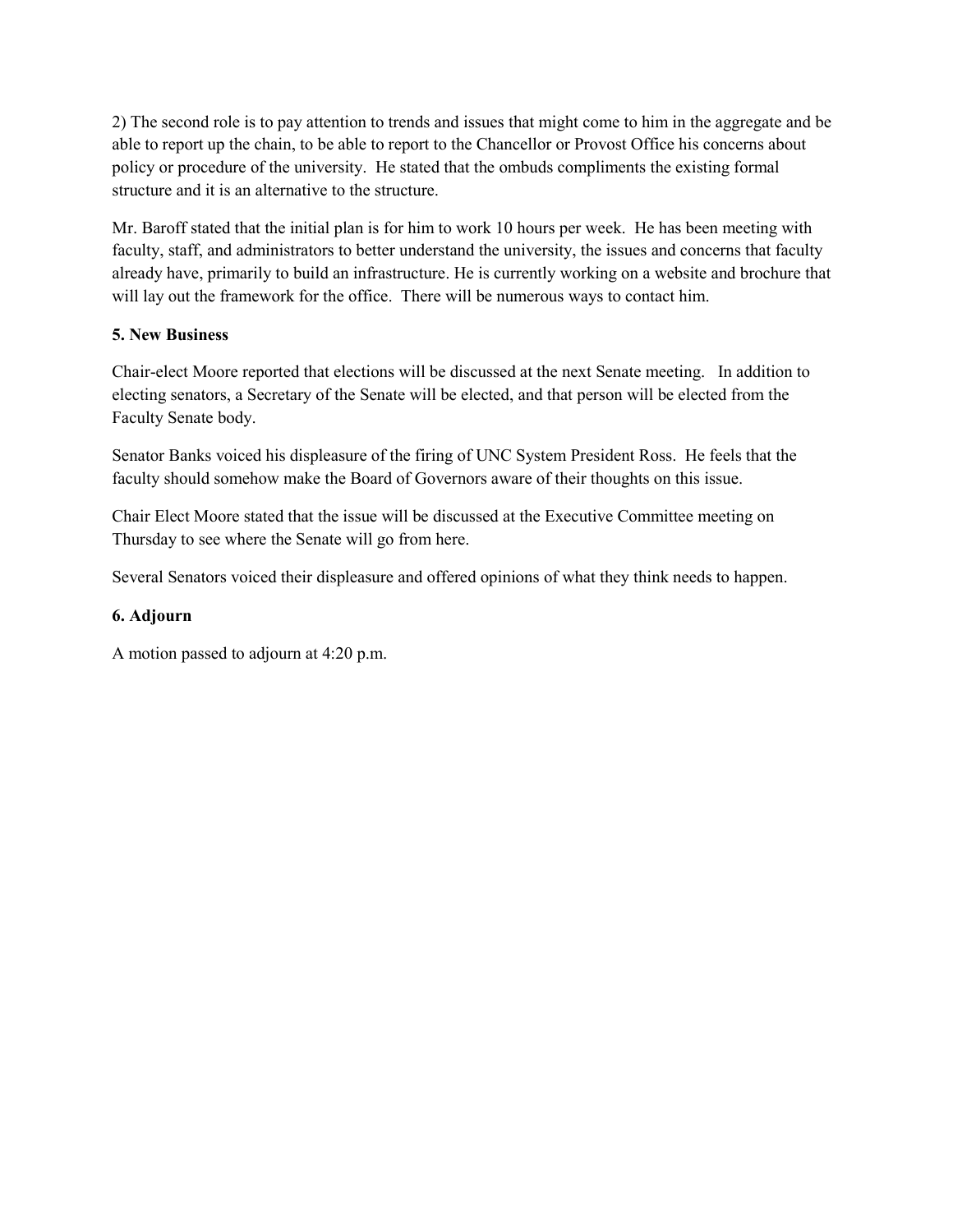#### NORTH CAROLINA STATE UNIVERSITY Minutes of the Faculty Senate January 27, 2015

### *R***egular Meeting No. 9 of the 61stth Session: Faculty Senate Chambers January 27, 2015**

**Present:** Secretary Daley, Chair- Elect Moore, Parliamentarian Fath; Senators Ash, Auerbach, Banks, Barlett, Bernhard, Bird, Borden, Brady, Cubbage, Davidian, Devetsikiotis, Fleisher, Gunter, Holden, Krause, Levy, Lunardi, Nfah—Abbenyi, Orcutt, Smith, Williams

**Excused:** Chair Zonderman; Provost Arden; Senators, Knopp, Moore

**Absent:** Senators: Allaire, Baumer, Bullock, Byrnes, Edwards, Fuentes, Heitmann, Laffitte, Scearce, Sotillo, Spontak, Steer

G**uests:** Duane Larick, Senior Vice Provost, Academic Strategy & Resource Mgmt; Jon Harbor, ACE Fellow; Roy Baroff, Ombuds; Marcia Gumpertz,, Assistant Vice Provost, Faculty Diversity; Margery Overton, Vice Provost for Academic Strategy, Josh Teder, Student Senate ProTempore; R. Chittiller, Editor-in-Chief of the *Technician*

#### **1. Call to Order**

Chair-Elect Moore called the ninth meeting of the sixty-first session of the NC State Faculty Senate to order at 3 p.m.

#### **2. Remarks and Announcements**

Chair Elect Moore announced that Chair Zonderman has been appointed to serve as Interim Head of the History department.

#### **3. Approval of the Minutes, Meeting No. 8, January 13, 2015**

Minutes of the January 13, 2015 meeting were approved as submitted.

#### **4. Presentations**

#### *Strategic Plan, Three Year Implementation*

Dr. Margery Overton, Vice Provost for Academic Strategy, presented a PowerPoint on the three year implementation plan. She reminded the Senate of the overall process that was launched in 2010 when Chancellor Woodson came to campus. The strategic plan was developed and presented to the Board of Trustees in spring 2011.

Dr. Overton stated that a process was developed called the implementation plan and that summer there were five working groups put together around the five goals that came out of the strategic plan. Those five working groups/teams that met during the summer of 2011 reported out very quickly and that became the basis of the three year implementation plan. She noted that in the development of that implementation plan there are five goals, but as they got all the ideas that came in a lot of the actions that they wanted to do overlapped and met multiple goals. As it emerged there were three overarching actions that described the bulk of things.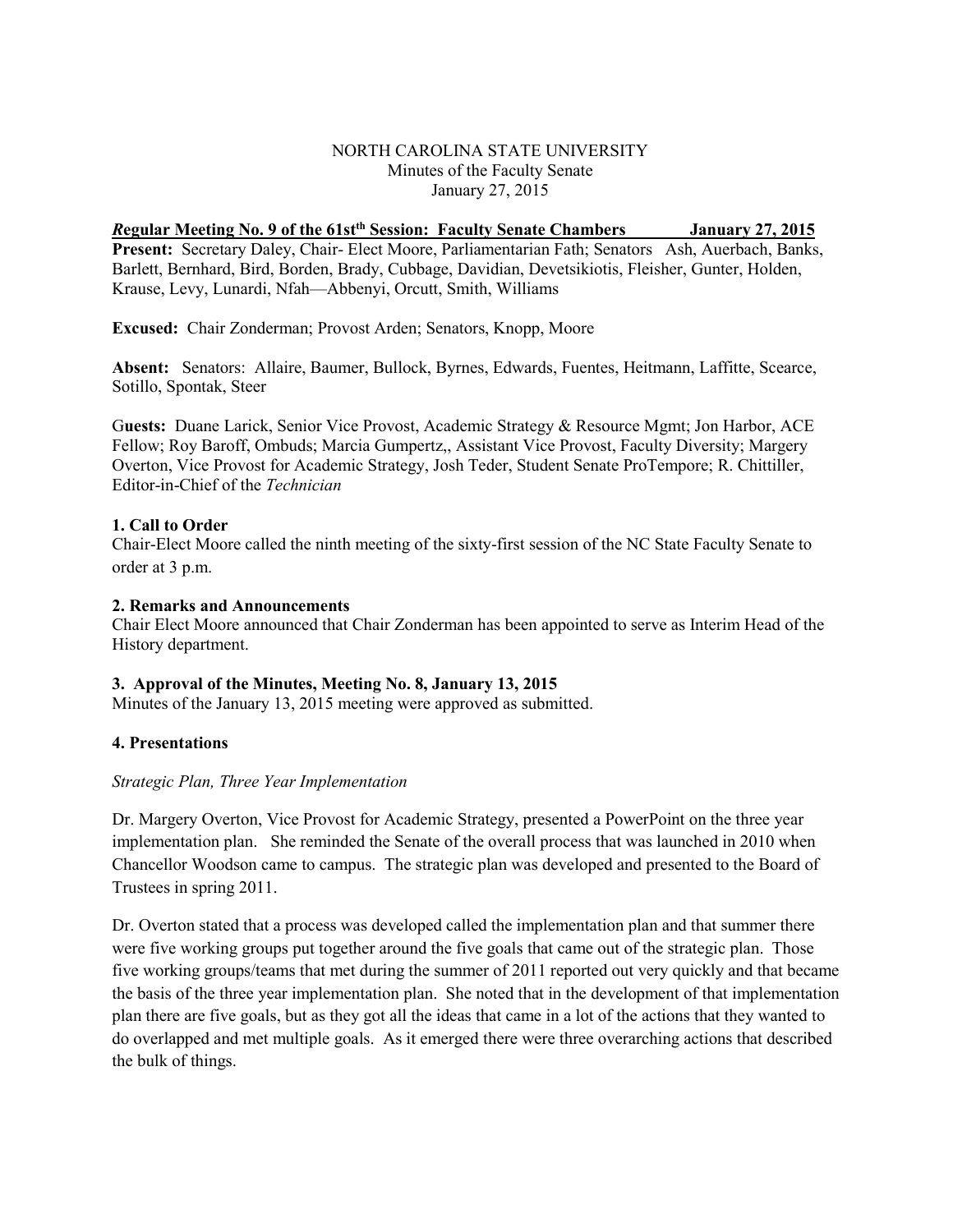Dr. Overton stated that they are trying to meet the five goals and have a group of actions. She pointed out the individual actions and stated that in many cases there is more than one Executive Officer listed and if you look through the document every Executive Officer is associated with a group. The goal review that existed was developed in Fall 2011 and taken to the Board of Trustees, September 2011, not for approval but taken as a point of information and communication.

Dr. Overton reflected on where the plan is right now. She said they realized in the spring of 2014 that the plan was about to run out and a process had to be put in place on going forward.

Dr. Overton reported that they have just gotten through the 2014 benchmark for reporting out on the first three years, the development of the next three years, and there is an ongoing effort to update metrics annually judging how the university is doing on its five goals. In terms of conversations with campus and understanding how things are going, she said they will be working on the next three year implementation Spring 2017.

Dr. Overton stated that the discussion of the metrics started about the same time in 2011, pulling together university data, accessing whether they were appropriate. They are still in a state of improvement and they had 3 to 8 high level university metrics per goal to use to judge.

Slide 7: Dr. Overton explained where they were prior to the launching of the strategic plan. She stated that the background trend in red is where they were prior to starting the strategic plan and updating it onward to 2020 and in yellow there is a numerical on the chart to show where they are trying to get. She said there was an interesting process that was going on about the same time where UNCGA was talking about performance metrics and that was one of those fits and starts of trying to align their conversation with what the university was doing. Where possible, she incorporated their targets on the graph.

Slide 8: Dr. Overton stated that three things took place last summer. She said they needed to report out; they needed to develop a new one and they needed to get the metrics cleaned up. In May 2014 they tried to create a timeline that would get them to the BOT in November and that was the plan that was used in presentations between then and now.

Slide 9: Dr. Overton stated that in conversations with the Provost they are going to keep the five strategic goals because that is the plan. She said he also likes the three overarching actions. They did not know what the actions would be going forward but the hope was for them to keep that construct in the way that they are thinking about it.

Slide 10: Dr. Overton stated that they had the concept of working with the university leadership as contact points for information. There were things going on that could be used. She said you know of and you are aware of the ongoing discussions that are around the strategic resource management, that those were some things that were in process. That was one area of ideas for what was important for the next three years.

Dr. Overton stated that SACS had just visited and they developed a QEP where all the colleges and all the Vice Provost units and Executive Offices had submitted strategic plans for the next three years. They had all of that information to mine, to use in conversations to pour ideas out. She noted that she met with Executive Officers, Deans, and also had conversations with the Chair of the Faculty.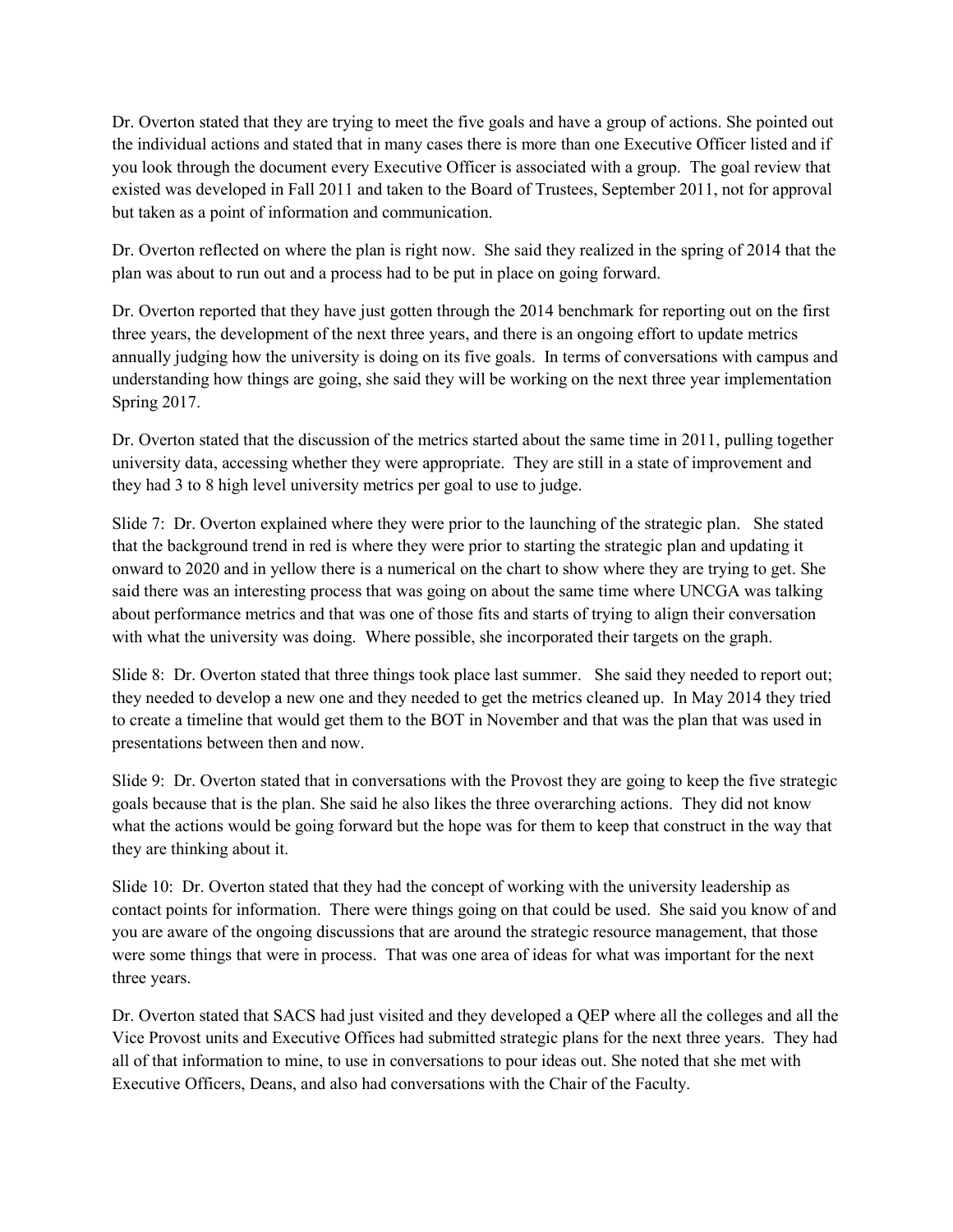Slide 11: Dr. Overton explained that some of the guidelines were to think at the university level across unit ideas, highest impact, always and cognoscente of cost with our inductions, knowing that identifying resources would be critical.

Slide 12: Strategic Planning Process Fall 2014: Overton explained some of the key points that happened. In terms of reporting out the Chancellor decided to use the material in the fall, at the Administrative Leadership meeting and used some of the metrics in his report to the Board of Trustees. It was mentioned in the fall General Faculty meeting and it was presented as a point of information to the BOT.

Slide 13: Dr. Overton stated that the information in this slide is an overview of all the pieces of the implementation plan where she has just included the bolded groups of actions. On one page there are the three overarching pieces, the cultivated excellence and continuing investing in areas of emphasis, enhance student faculty and staff success, improve institutional effectiveness while growing and realigning resources.

Lastly, Dr. Overton provided links to information on the Strategic Planning website.

## *Questions and Comments*

# *Is there any effort to crosswalk the university level strategic plan down to departments and then to individual faculty? Who actually do the work?*

Overton stated that the directive to the college strategic plans is when the Provost sends directive to the dean. She said in developing their strategic plans they are told to map it to the university plan. In the sense of why did everyone have to do a strategic plan after the university plan was developed was for them to reflect on what the university had said and to see how their colleges fit in and would mount to it. In this process of mining for actions, deans independently sent in their own ideas of what they thought were matching.

### *Is that metric link where we would find how you are measuring those five areas like the global?*

Overton pointed to the website and stated that study abroad is the only one that we have right now. It's a conversation of can we identify the metric that identifies success in this area. She said they may be in a situation of developing some to measure; "we will just have to acknowledge that we don't have any trend data and we don't have any baseline data and we will start measuring that."

# *What about measuring, we have relationships with Chinese universities, two different groups that are sending 3+S students.*

Overton stated that she had some of that data and they were trying to count participants and then graduates. She noted that it's not gone, "let's see whose counting."

Dr. Larick stated that there are other places in the implementation plan, metrics for the plan, where they are counting student numbers. He said we are separating international students from domestic students from North Carolina residence there. We didn't replicate it in two places in the metrics version. There are places where we are looking at the globalization from the perspective of graduate or undergraduate students. That fits more into the student numbers and diversity of student metric than it did necessarily for globalization.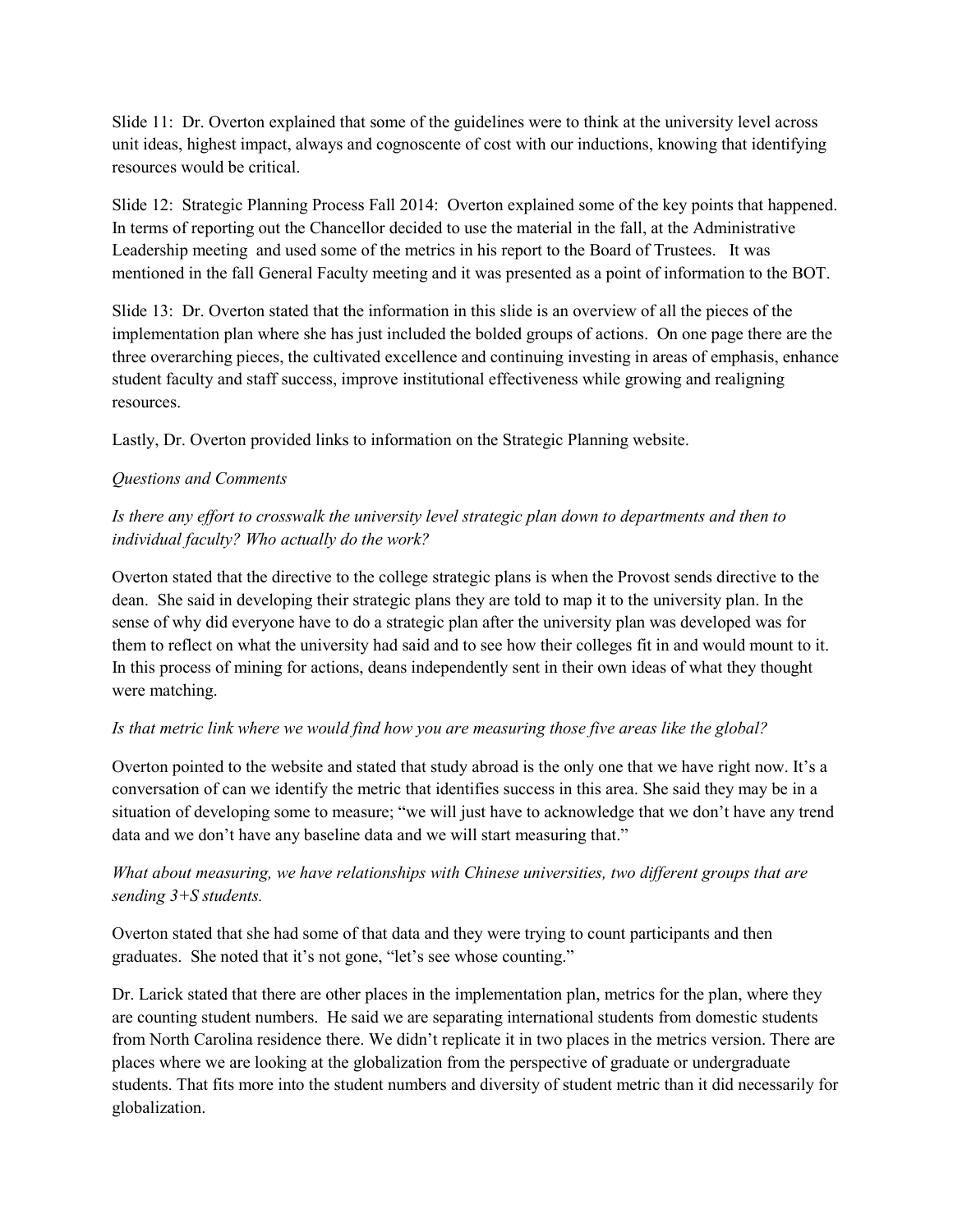Dr. Overton added that there is an additional column in the next three year implementation plan and that column indicates whether this was something we were working on in the first three years and needed to continue. You won't see some things, but you will see some things repeated.

Overton stated that global in the first implementation plan was actually in the student success section and as we talked about things that had been going on and whether it needed to stay there or needed to be highlighted more in the first section where we are focusing on it, it got moved up and now time is clicking, but the intent is to bring a little more focus to that global this next three years.

# *Under the goal enhancing interdisciplinary scholarship what are the various implementation detail actions? There is not much in there about undergraduate.*

Dr. Overton referred to the website and stated that when you are looking for items, remember that they are not organized by goal. The implementation plan is organized by the overarching and it matches different goals.

*This is not something that is fairly unique to NC State, but it is interesting that the areas that you noted as being kind of weak in measures are areas where it is really hard to find broad institutional support and reward for activities in these areas.* 

Overton thought that was an interesting comment. She stated that her learning curve with metrics for universities would be that if IPED says it is to be collected, we probably have it.

*Is there an opportunity to change or modify any objectives and goals of the metrics or are we basically for the tenure of the strategic plan creating the same objectives and goals and maybe modify where you perceive.*

Overton responded that there is room in the metric suggestions improving research and all of that, but back to the basic question. "When you say goals I'm thinking the strategic plan and I'm not hearing any conversation about rewriting the strategic plan. It was formed as a nine year plan, but if you read it there is a lot of flexibility within it to go in different directions."

### *Faculty Ombuds*

Roy Baroff gave an overview of his background and explained what an ombuds is and what his office does.

The new Ombuds Office will be located on Cox Avenue across from the Double Tree Hotel on Hillsborough Street. There will be free parking and confidential access.

The role of the ombuds is bringing together this diverse background and skills and bringing it to the organizational institutional level.

Mr. Baroff stated that there are two primary core functions of an ombuds:

1) Provide direct assistance to faculty. That comes around issue conflicts, as a sounding board, seeking information and certainly there is the Human Relations and other programs provided. You can also come to him for guidance if you are not sure where to turn.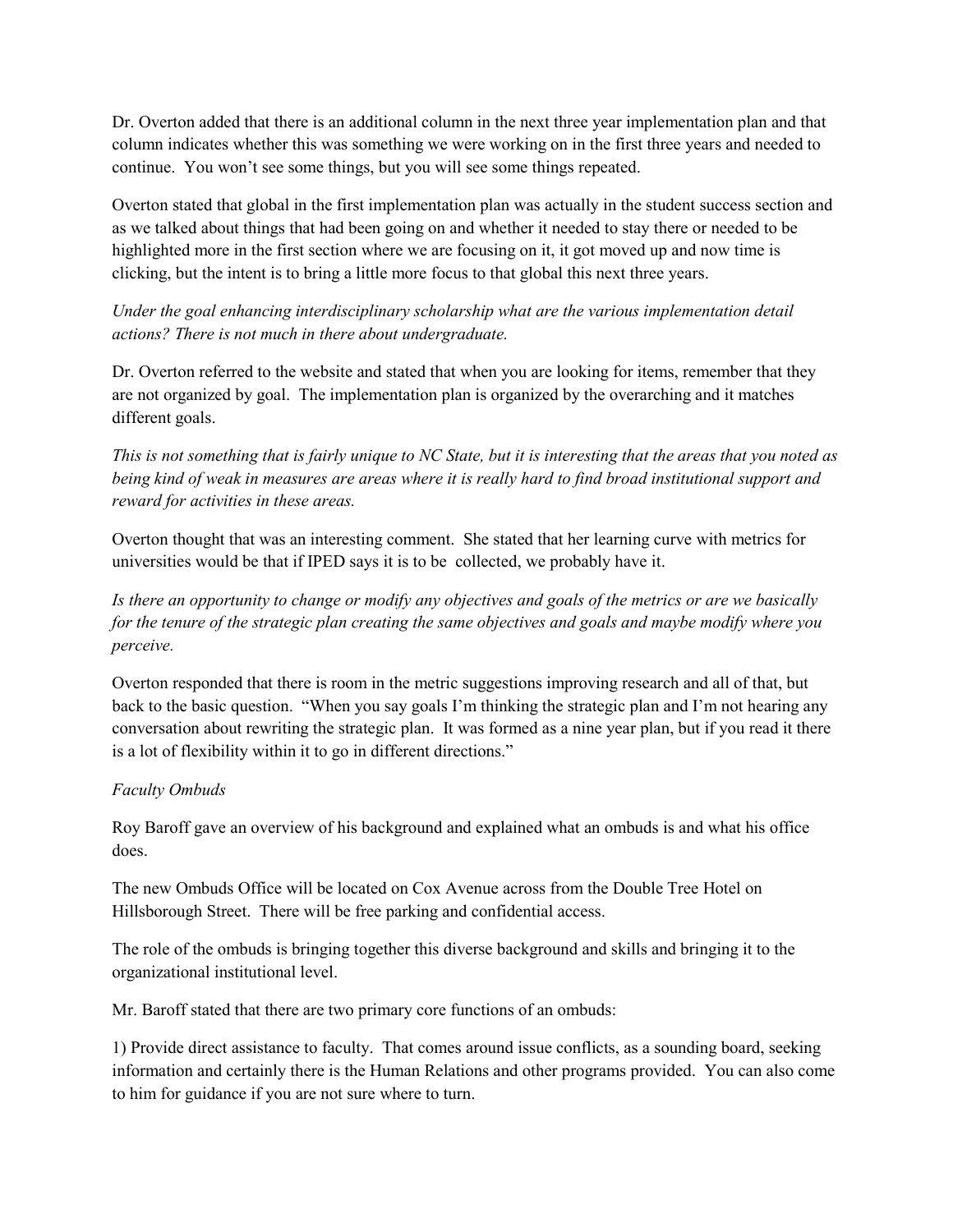Baroff stated that one of the hallmarks of an Ombuds Office is that it is confidential communication and his role is to help decide how you want to proceed.

Baroff stated that his goal is not to tell you what to do it is to advise you. He noted that he is not on the faculty side versus someone else in the institution. His interests are fair process and also in helping faculty think through what their choices are and hopefully making ones that are wise for them. The office is confidential, impartial, neutral, and also informal. No records will be kept that identify people who come to the office. Maintaining confidentiality is very important. He said it is not a notice to the university if you contact the Ombuds Office. There are no reports other than aggregate data of the kinds of people, the kinds of faculty members, and the kinds of issues that might come up.

Lastly the office is independent. The Ombuds Office is not part of the traditional and formal organizational structure of the university. The ombuds reports to the Chancellor and Provost with administrative and data reporting. That is the extent of reporting that occurs with the ombuds.

Baroff stated that the other thing that is a hall mark of this role is he is not an employee of NC State, which makes him independent of the university

2) The second role is to pay attention to trends and issues that might come to him in the aggregate and be able to report up the chain, to be able to report to the Chancellor or Provost Office his concerns about policy or procedure of the university. The ombuds compliments the existing formal structure and it is an alternative to the structure.

Mr. Baroff stated that the initial plan is for him to work 10 hours per week. He has been meeting with faculty, staff, and administrators to better understand the lay of land at NC State, the issues and concerns that faculty already have, primarily to build an infrastructure. He is currently working on a website and brochure that will lay out the framework for the office. There will be numerous ways to contact him.

Baroff stated that he is truly honored to be the first ombuds for North Carolina State University. He solicited the help of the faculty to help him meet the university and requested that they invite him to meetings to say hello and to get to know their colleagues.

Lastly he thinks the Ombuds Office is both separate and independent from the university, but it needs to be connected to it.

### *Questions and Comments*

*This position has been decades in the making and it was always a monetary issue. Are these reports you mentioned going to be available to faculty?*

The response was absolutely. He stated that he would like to report on a quarterly basis.

### *How exactly is this going to be helpful; e.g., if I have an issue with my department head*

Baroff's response was that there is already an existing Mediation Program at the university. He said the thought is that his role is going to be different than a mediator, but it doesn't mean that he won't be able to facilitate or support conversation. The ombuds can be someone to talk something over with, such as a coaching role.